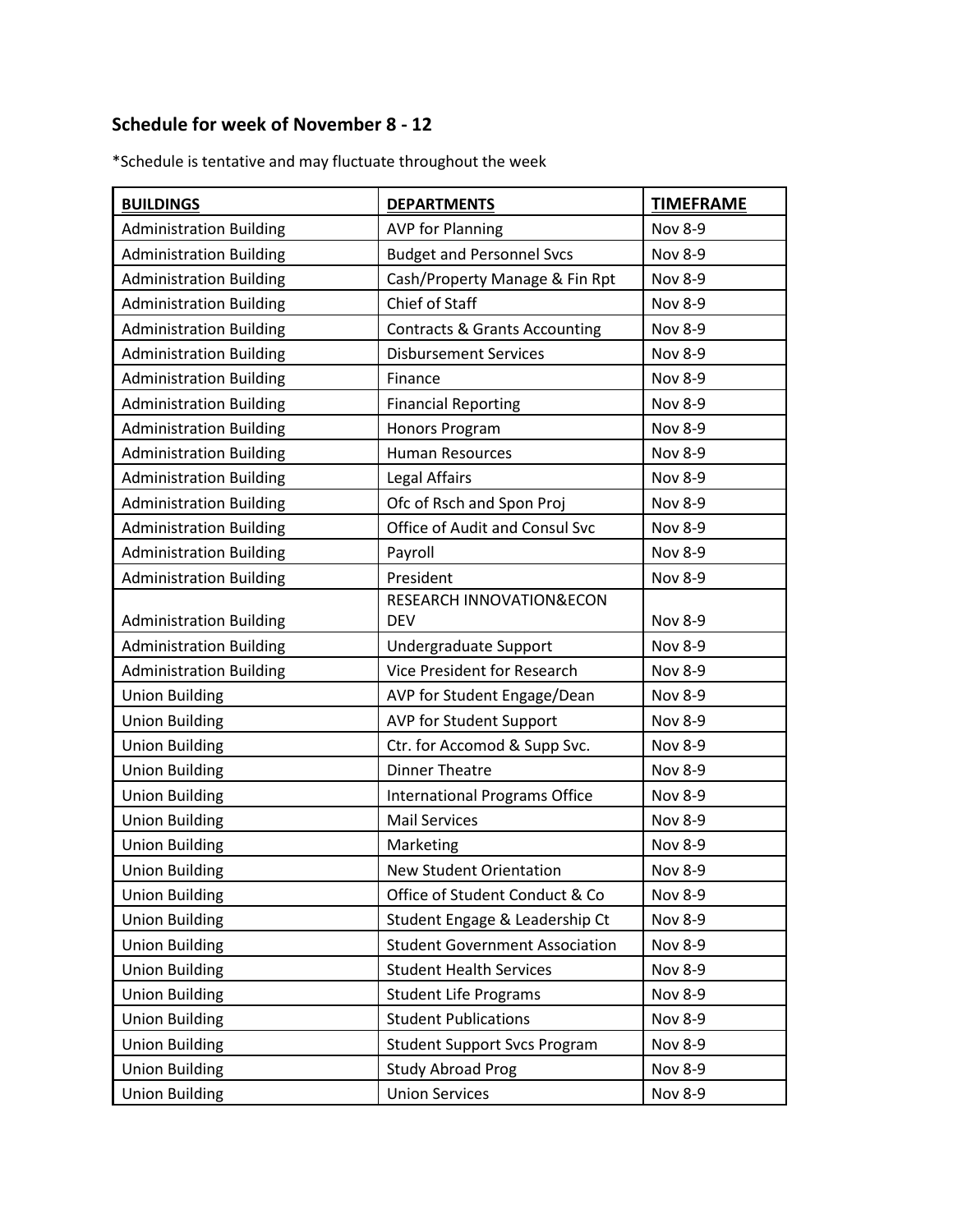| <b>Union Building</b>           | <b>University Career Center</b>        | <b>Nov 8-9</b> |
|---------------------------------|----------------------------------------|----------------|
| <b>Union Building</b>           | <b>University Communications</b>       | <b>Nov 8-9</b> |
| <b>Union Building</b>           | <b>VP Student Affairs</b>              | <b>Nov 8-9</b> |
| Library                         | Academic Technologies                  | Nov 8-10       |
| Library                         | English                                | Nov 8-10       |
| Library                         | Library                                | Nov 8-10       |
| Library                         | <b>Mathematical Sciences</b>           | Nov 8-10       |
| Library                         | <b>Military Services</b>               | Nov 8-10       |
| Library                         | Student Engage & Leadership Ct         | Nov 8-10       |
| <b>Academic Advising Center</b> | <b>Admissions &amp; Recruitment</b>    | Nov 9-10       |
| <b>Academic Advising Center</b> | Advising                               | Nov 9-10       |
| <b>Academic Advising Center</b> | FACS PLANNING AND OPERATIONS           | Nov 9-10       |
| <b>Academic Advising Center</b> | Miner Gold Card                        | Nov 9-10       |
| <b>Academic Advising Center</b> | <b>Student Assesment &amp; Testing</b> | Nov 9-10       |
| <b>Academic Advising Center</b> | <b>Student Business Services</b>       | Nov 9-10       |
| <b>Education Building</b>       | Col of Education Dean's Office         | Nov 9-11       |
| <b>Education Building</b>       | College of Education                   | Nov 9-11       |
| <b>Education Building</b>       | <b>Creative Writing</b>                | Nov 9-11       |
| <b>Education Building</b>       | <b>Criminal Justice</b>                | Nov 9-11       |
| <b>Education Building</b>       | Ct for Educ Rsch & Policy Stud         | Nov 9-11       |
| <b>Education Building</b>       | Ct for Inter-Amer Border Stud          | Nov 9-11       |
| <b>Education Building</b>       | Development English                    | Nov 9-11       |
| <b>Education Building</b>       | Development Math                       | Nov 9-11       |
| <b>Education Building</b>       | <b>Educ Psychology and Spec Svcs</b>   | Nov 9-11       |
| <b>Education Building</b>       | <b>Teacher Education</b>               | Nov 9-11       |
| <b>Education Building</b>       | Undergraduate Support                  | Nov 9-11       |
| <b>Liberal Arts Building</b>    | <b>African American Studies</b>        | Nov 9-11       |
| <b>Liberal Arts Building</b>    | Col of Lib Arts Dean's Office          | Nov 9-11       |
| <b>Liberal Arts Building</b>    | <b>College of Liberal Arts</b>         | Nov 9-11       |
| <b>Liberal Arts Building</b>    | <b>Creative Writing</b>                | Nov 9-11       |
| <b>Liberal Arts Building</b>    | Ct for Inter-Amer Border Stud          | Nov 9-11       |
| <b>Liberal Arts Building</b>    | English                                | Nov 9-11       |
| <b>Liberal Arts Building</b>    | History                                | Nov 9-11       |
| <b>Liberal Arts Building</b>    | Language and Linguistics               | Nov 9-11       |
| <b>Liberal Arts Building</b>    | <b>Political Science</b>               | Nov 9-11       |
| <b>Liberal Arts Building</b>    | Psychology                             | Nov 9-11       |
| <b>Liberal Arts Building</b>    | Sociology and Anthropology             | Nov 9-11       |
| <b>Liberal Arts Building</b>    | Theatre & Dance                        | Nov 9-11       |
| <b>Liberal Arts Building</b>    | <b>Women's and Gender Studies</b>      | Nov 9-11       |
| <b>Psychology Building</b>      | Psychology                             | Nov 9-11       |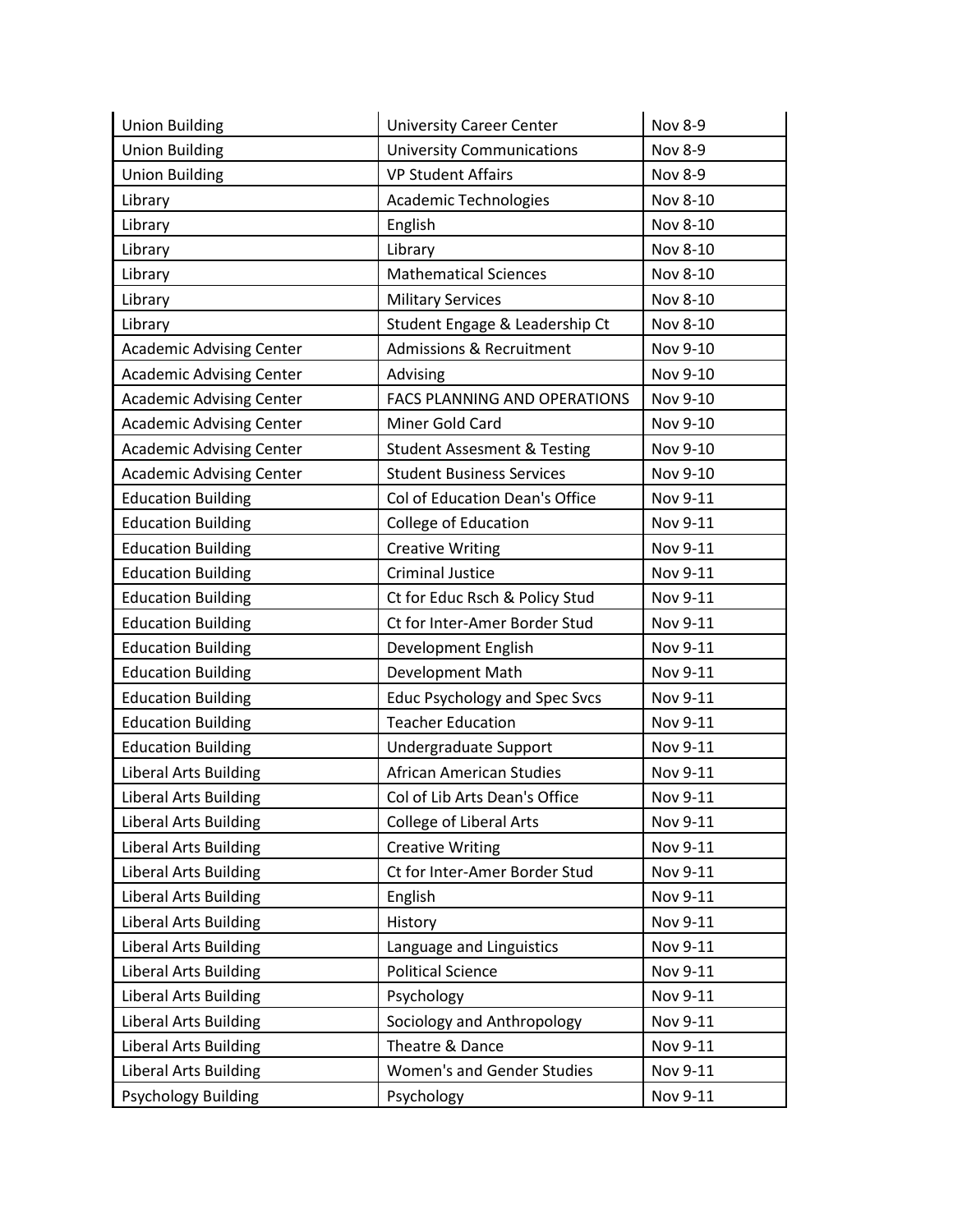| <b>Business Administration Building</b> | Account & Inform Sys                  | Nov 10-11 |
|-----------------------------------------|---------------------------------------|-----------|
| <b>Business Administration Building</b> | Col of Business Dean's Office         | Nov 10-11 |
| <b>Business Administration Building</b> | <b>College of Business</b>            | Nov 10-11 |
| <b>Business Administration Building</b> | Economics & Finance                   | Nov 10-11 |
| <b>Business Administration Building</b> | Marketing & Management                | Nov 10-11 |
| Mike Loya Academic Services Bldg        | <b>Admissions &amp; Recruitment</b>   | Nov 10-11 |
| Mike Loya Academic Services Bldg        | <b>Advancement Services</b>           | Nov 10-11 |
| Mike Loya Academic Services Bldg        | <b>AVP for Enrollment</b>             | Nov 10-11 |
| Mike Loya Academic Services Bldg        | <b>Continuing Education - P3</b>      | Nov 10-11 |
| Mike Loya Academic Services Bldg        | <b>Financial Aid</b>                  | Nov 10-11 |
| Mike Loya Academic Services Bldg        | <b>Military Services</b>              | Nov 10-11 |
| Mike Loya Academic Services Bldg        | Miner Gold Card                       | Nov 10-11 |
| Mike Loya Academic Services Bldg        | New Student Orientation               | Nov 10-11 |
| Mike Loya Academic Services Bldg        | Parking                               | Nov 10-11 |
| Mike Loya Academic Services Bldg        | Registration/Records                  | Nov 10-11 |
| Mike Loya Academic Services Bldg        | Scholarships                          | Nov 10-11 |
| Mike Loya Academic Services Bldg        | <b>Student Business Services</b>      | Nov 10-11 |
| Mike Loya Academic Services Bldg        | <b>VP Student Affairs</b>             | Nov 10-11 |
| <b>Bell Hall</b>                        | <b>Bioinformatics</b>                 | Nov 10-12 |
| <b>Bell Hall</b>                        | <b>Border Biomedical Research Ctr</b> | Nov 10-12 |
| <b>Bell Hall</b>                        | Ct for Educ Rsch & Policy Stud        | Nov 10-12 |
| <b>Bell Hall</b>                        | <b>Mathematical Sciences</b>          | Nov 10-12 |
| <b>Bell Hall</b>                        | Physics                               | Nov 10-12 |
| <b>Centennial Museum</b>                | Museum                                | Nov 10-12 |
| <b>Cotton Memorial</b>                  | Communication                         | Nov 10-12 |
| <b>Cotton Memorial</b>                  | Forensics                             | Nov 10-12 |
| <b>Cotton Memorial</b>                  | <b>KTEP</b>                           | Nov 10-12 |
| Fox Fine Arts Center                    | Art Department                        | Nov 10-12 |
| Fox Fine Arts Center                    | <b>College of Liberal Arts</b>        | Nov 10-12 |
| Fox Fine Arts Center                    | History                               | Nov 10-12 |
| Fox Fine Arts Center                    | Music                                 | Nov 10-12 |
| Fox Fine Arts Center                    | <b>Student Publications</b>           | Nov 10-12 |
| Fox Fine Arts Center                    | Theatre & Dance                       | Nov 10-12 |
| Prospect Hall                           | <b>Criminal Justice</b>               | Nov 10-12 |
| Prospect Hall                           | Ctr. Law and Human Behav              | Nov 10-12 |
| <b>Prospect Hall</b>                    | <b>Entering Student Experience</b>    | Nov 10-12 |
| Prospect Hall                           | History                               | Nov 10-12 |
| Prospect Hall                           | Oral History                          | Nov 10-12 |
| <b>Prospect Hall</b>                    | Psychology                            | Nov 10-12 |
| Prospect Hall                           | Sociology and Anthropology            | Nov 10-12 |